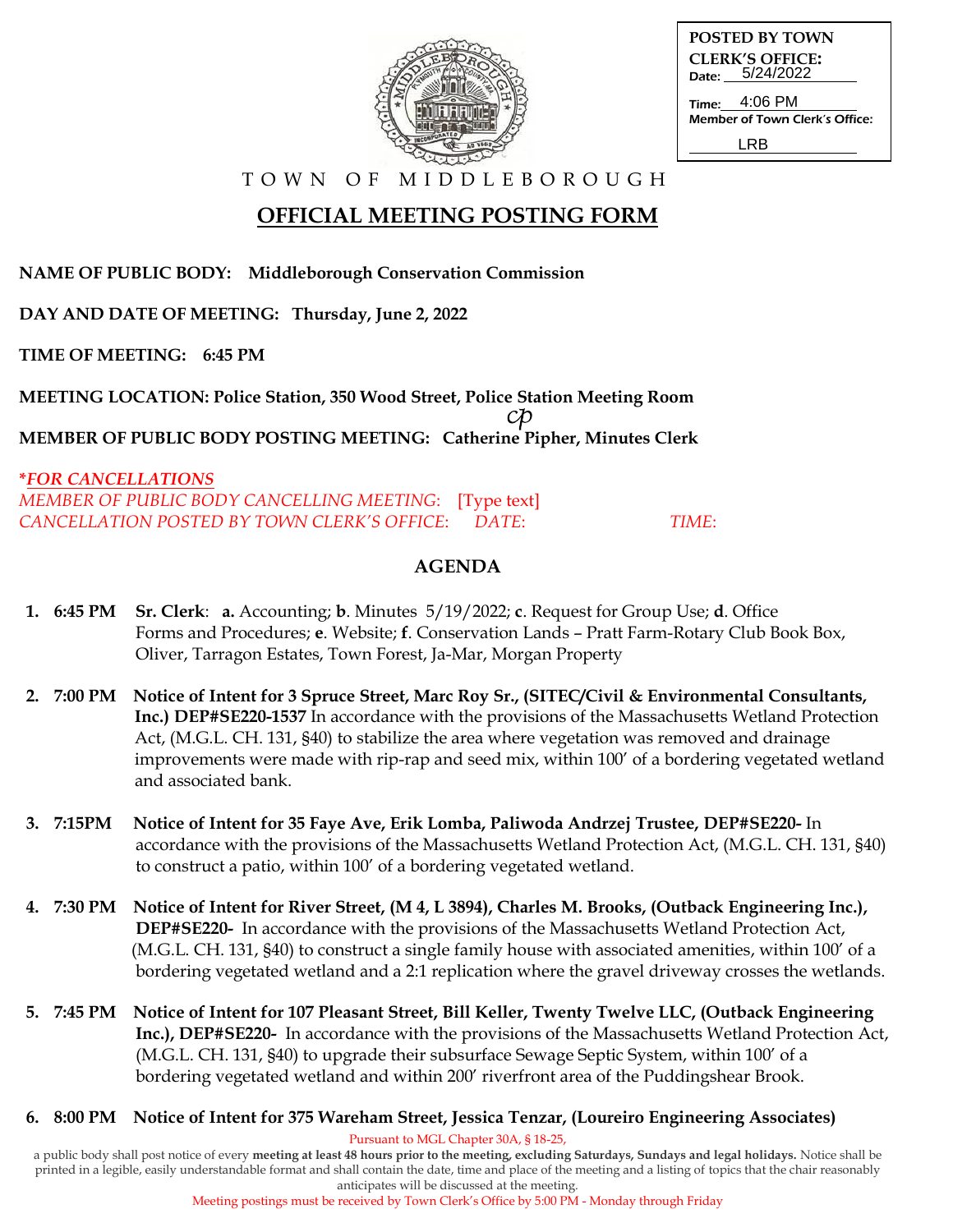| <b>POSTED BY TOWN</b>                                                                                                                                                                                                          |
|--------------------------------------------------------------------------------------------------------------------------------------------------------------------------------------------------------------------------------|
| <b>CLERK'S OFFICE:</b>                                                                                                                                                                                                         |
| Date: the contract of the contract of the contract of the contract of the contract of the contract of the contract of the contract of the contract of the contract of the contract of the contract of the contract of the cont |
| Time:                                                                                                                                                                                                                          |
| Member of Town Clerk's Office:                                                                                                                                                                                                 |
|                                                                                                                                                                                                                                |

# **OFFICIAL MEETING POSTING FORM**

Page 2 of 4

 **DEP# SE220-** In accordance with the provisions of the Massachusetts Wetland Protection Act, (M.G.L. CH. 131, §40) to develop a Nature's Classroom around a vernal pool, which will include removing trash from the pool, installing a viewing platform, and a storybook trail.

- **7. 8:15 PM Notice of Intent for 457 & 459 Wareham Street, Jeffrey Checkoway, Calare Properties, LLC (Bohler Engineering) DEP# SE220-** In accordance with the provisions of the Massachusetts Wetland Protection Act, (M.G.L. CH. 131, §40) to construct a 71,400+/- square foot single-story industrial warehouse along with associated site improvements, new paved parking areas, landscaping, storm water management components and associated utilities within 100' of a bordering vegetated wetland**.**
- **8. 8:30 PM Request for Determination of Applicability for Moulton Street (M 49, L 3071), Edward Medeiros** accordance with the provisions of the Massachusetts Wetland Protection Act (M.G.L. CH. 131, §40), to identify resource areas.
- **9. Continuation of Notice of Intent for 679 Wareham Street, Michael & Bridget Ferreira, (Outback Engineering, Inc.) DEP# SE220-1540** In accordance with the provisions of the Massachusetts Wetland Protection Act, (M.G.L. CH. 131, §40) to construct a garage within 100' of a bordering vegetated wetland**.** Hearing opened: May 19, 2022
- **10. Continuation of Notice of Intent for 39 Rocky Meadow Street, Shawn Clark, DEP# SE220-1545** In accordance with the provisions of the Massachusetts Wetland Protection Act, (M.G.L. CH. 131, §40) to plant new shrubs on sloped perimeter, after removal of trees and clean-up was already done within 100' of a bordering vegetated wetland**.** Hearing opened: May 19, 2022
- **11. Continuation of Notice of Intent for 308 Old Center Street, Old Beach Investments, LLC (Zenith Consulting Engineers, LLC) DEP# SE220-1543** In accordance with the provisions of the Massachusetts Wetland Protection Act, (M.G.L. CH. 131, §40) for construction of an infiltration system within 100' of a bordering vegetated wetland**.** Hearing opened: May 19, 2022
- **12. Continuation of Abbreviated Notice of Resource Area Delineation for 0 Old Wood Street, ( M 65, L 1137), Marcus Baptiste, Southbrook Development (Zenith Consulting Engineers, LLC) DEP#SE220-1542** In accordance with the provisions of the Massachusetts Wetland Protection Act (M.G.L. CH. 131, §40), to review and vote on the wetland delineation. Hearing opened: May 19, 2022
- **13. Continuation of Abbreviated Notice of Resource Area Delineation for 1 Spruce Street & 534 Wareham Street, Waterman Properties, LLC (Zenith Consulting Engineers, LLC). DEP#SE220-1541** In accordance with the provisions of the Massachusetts Wetland Protection Act (M.G.L. CH. 131, §40), to review and vote on the wetland delineation. Hearing opened: May 19, 2022

Pursuant to MGL Chapter 30A, § 18-25,

a public body shall post notice of every **meeting at least 48 hours prior to the meeting, excluding Saturdays, Sundays and legal holidays.** Notice shall be printed in a legible, easily understandable format and shall contain the date, time and place of the meeting and a listing of topics that the chair reasonably anticipates will be discussed at the meeting.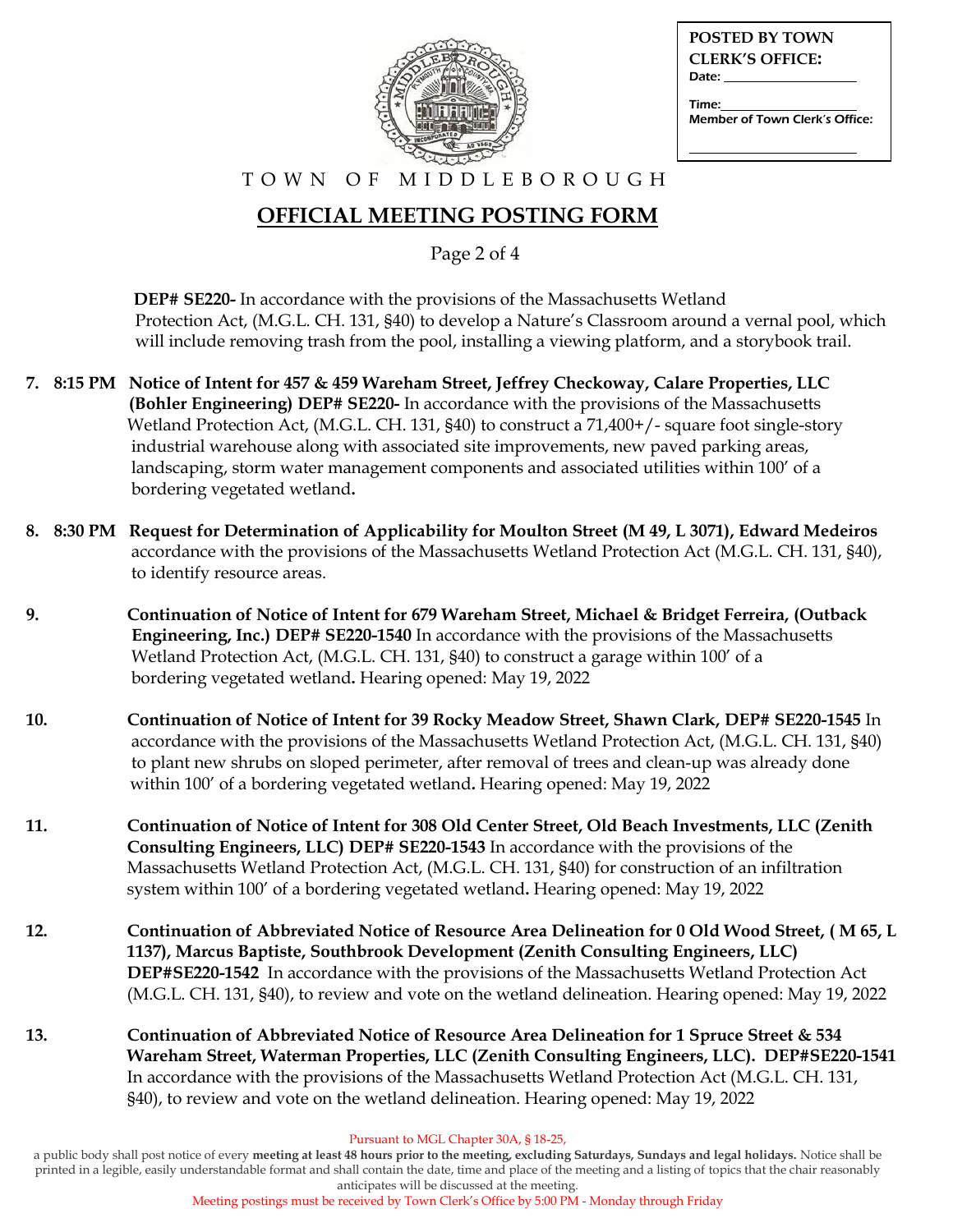

| <b>POSTED BY TOWN</b>                   |
|-----------------------------------------|
| <b>CLERK'S OFFICE:</b>                  |
| Date:                                   |
| Time:<br>Member of Town Clerk's Office: |

## **OFFICIAL MEETING POSTING FORM**

Page 3 of 4

- **14. Continuation of Notice of Intent for Commerce Boulevard, (M 39, L 1938, 2867, 2868, 2886, 2987, 2895, 4436, & 5151), Terry Conroy Jr., Middleborough Park, LLC c/o Conroy Development Corp. (Highpoint Engineering Inc.) DEP#SE220-1546** In accordance with the provisions of the Massachusetts Wetland Protection Act, (M.G.L. CH. 131, §40) for 1,500+/- LF of roadway extension with associated utility and drainage improvements in support of a Commercial Subdivision within 100' of a bordering vegetated wetland**.** Hearing opened: May 19, 2022
- **15. Continuation of Notice of Intent for 0 Cedar Street, (M 8, L 1724), Ashley Herman, (Webby Engineering), DEP#SE220-1529** In accordance with the provisions of the Massachusetts Wetland Protection Act (M.G.L. CH. 131, §40), to construct a single-family dwelling with associated utilizes, driveway, septic system, well, and site grading within 100' of a bordering vegetated wetland. Hearing opened: March 3, 2022.
- **16. Continuation of Notice of Intent for Everett Street, (M 41M, 41 & 40, L 4923, 4187, & 4895), Peter Varrasso, Jr. (Center Mount Land Development, LLC) DEP#SE220-1525** In accordance with the provisions of the Massachusetts Wetland Protection Act, (M.G.L. CH. 131, §40) for a proposed 26,400 s.f. industrial building with associated parking and loading areas, sidewalk, grading, stormwater management and utilities within 100' of a bordering vegetated wetland. Hearing opened: January 20, 2022
- **17. Request for Certificate of Compliance for 8 Carpenter Street, DEP#SE220-1485.** They had proposed to repair and upgrade a residential septic system within 100' buffer zone of a bordering vegetated wetland. The Order of Conditions Plan of Record is dated: March 16, 2021
- **18. Request for Certificate of Compliance for 26 Highland Street, DEP#SE220-438.** For work associated with cranberry bog enlargement and improvement within wetland resource areas. The Order of Conditions Plan of Record is dated: March 24, 1992
- **19. Request for Certificate of Compliance for 26 Highland Street, DEP#SE220-156.** They proposed an addition to a mobile home within 10' of the bordering vegetated wetlands. The Order of Conditions Plan of Record is dated: February 14, 1985 and December 9, 1985
- **20. Request for Certificate of Compliance for 57 East Street (Lot 1), DEP#SE220-1489.** They constructed a single-family house with associated septic system, well, grading, utilities, and driveway. The Order of Conditions Plan of Record is dated: March 19, 2021
- **21. Request for Certificate of Compliance for 9 Charmark Circle, DEP#SE220-643.** They constructed a single-family house with associated septic system, grading, utilities, and driveway. The Order of Conditions Plan of Record is dated: September 9, 1998

Pursuant to MGL Chapter 30A, § 18-25,

a public body shall post notice of every **meeting at least 48 hours prior to the meeting, excluding Saturdays, Sundays and legal holidays.** Notice shall be printed in a legible, easily understandable format and shall contain the date, time and place of the meeting and a listing of topics that the chair reasonably anticipates will be discussed at the meeting.